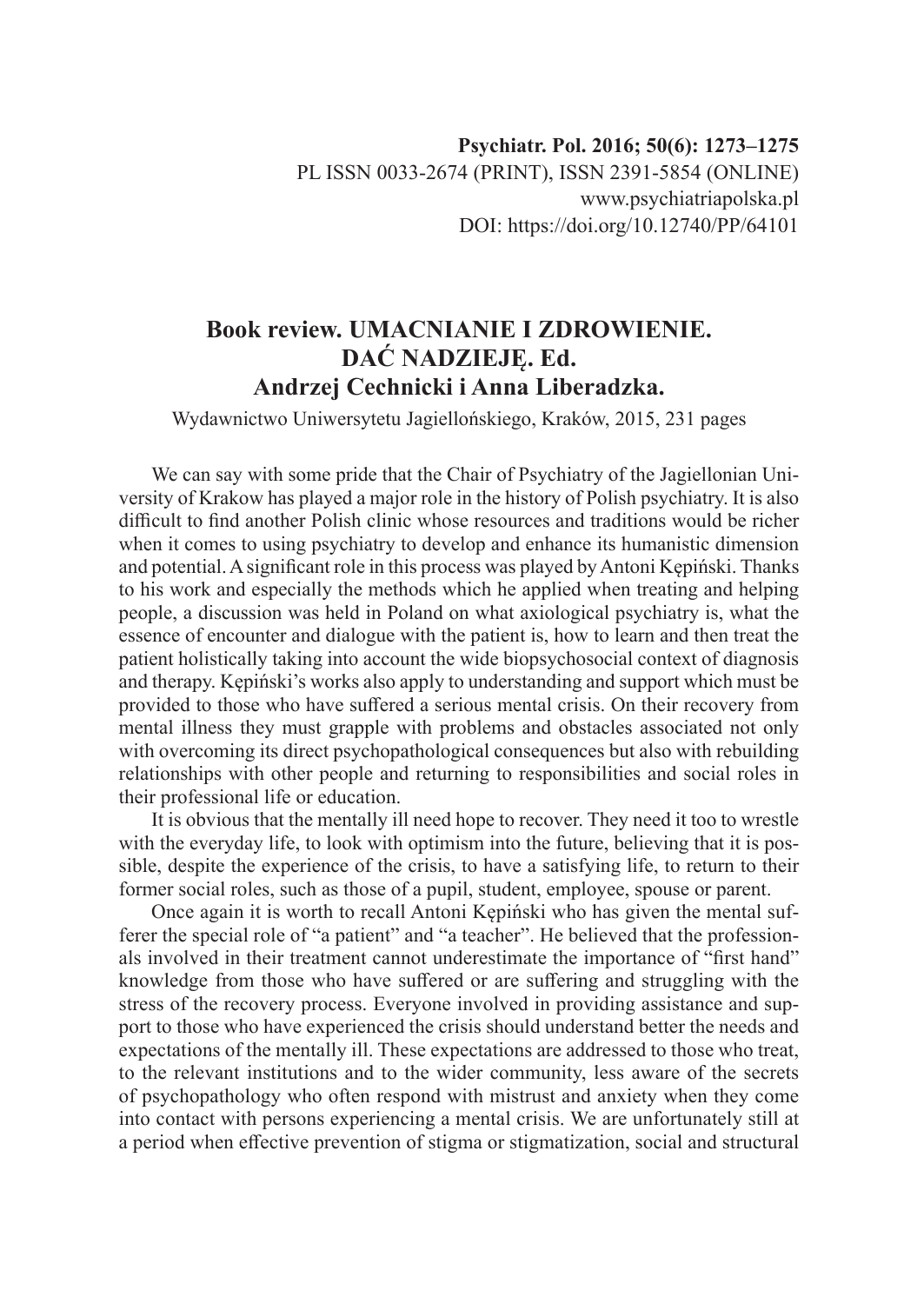exclusion, increasing social distance to patients or limited access to many social roles are not always possible.

It is difficult to perceive the reviewed book in a different manner than with kindliness. It contains a collection of over thirty chapters and articles whose authors analyze issues of hope for a better, fuller life and recovery from different perspectives. Individual texts also include a broader social context of hope, both in relationships with other people but also in education or at work.

The editors of the book made sure that hope was analyzed in all three aspects and also that the entire content of the book included the perspective of those who treat and help as well as those who themselves are struggling with the stress of the illness and their families who accompany them in the recovery process and support them.

The book on the process of growing stronger and recovering gives hope for what seems to be important and common for the ill and those who accompany them in their recovery. It is therefore both hope of recovery and of good relations, of studying and working and of solidarity in their progress. It is hard to overestimate the importance of the above perspective because it validates the belief that it is possible to have a good, satisfying life despite the experience of the illness. It is difficult not to notice the theme which concerns solidarity during the recovery process and, more specifically – cooperation in the trialogue: the ill – the family – professionals. Thus, the book shows three perspectives: the views of people with experience of mental illness, the views of representatives of families and the views of professionals.

All the chapters in the book are of a high standard and possess not just academic but also literary merits which further justifies the need and the significance of its publication.

A vast majority of the chapters from the reviewed book have already been published both in scientific journals (e.g., in *Psychiatria Polska* or *Dialog*) and in magazines published by the patients themselves or by their families (e.g., in *Dla Nas*, *Rodziny*). To a large extent, the articles in the book are the result of active participation of institutions such as the Krakow Association of Patients, Families and Professionals. At this point mention must be made of activities of individual authors in the organization of a national program against stigmatization and exclusion called "Schizophrenia – Open the Doors". A considerable part of the lectures and reports delivered at seminars, conferences and symposia organized in the framework of this program or at the Krakow Community Psychiatry Forum may be found there. It must be emphasized that the selection of texts made by the two editors is perfectly legitimate because it captures the complexity and multifaceted issues constituting the main subject of the book. The fact that the book has been divided into three parts entitled "Hope for recovery", "Hope for good relations" and "Hope for education and work" should also be praised. They organize the book and its chapters into more specific, narrower areas and issues that hope in the recovery process may be related to.

When reading the various chapters of the book it is impossible not to observe that what Antoni Kępiński called for almost half a century ago is still valid and clinically useful, and therefore timeless. In today's world of constant change, lack of stability and relativity in terms of values, life goals we set ourselves and the ways in which we reach them, there is place for the method, lifestyle, work, and system of values pro